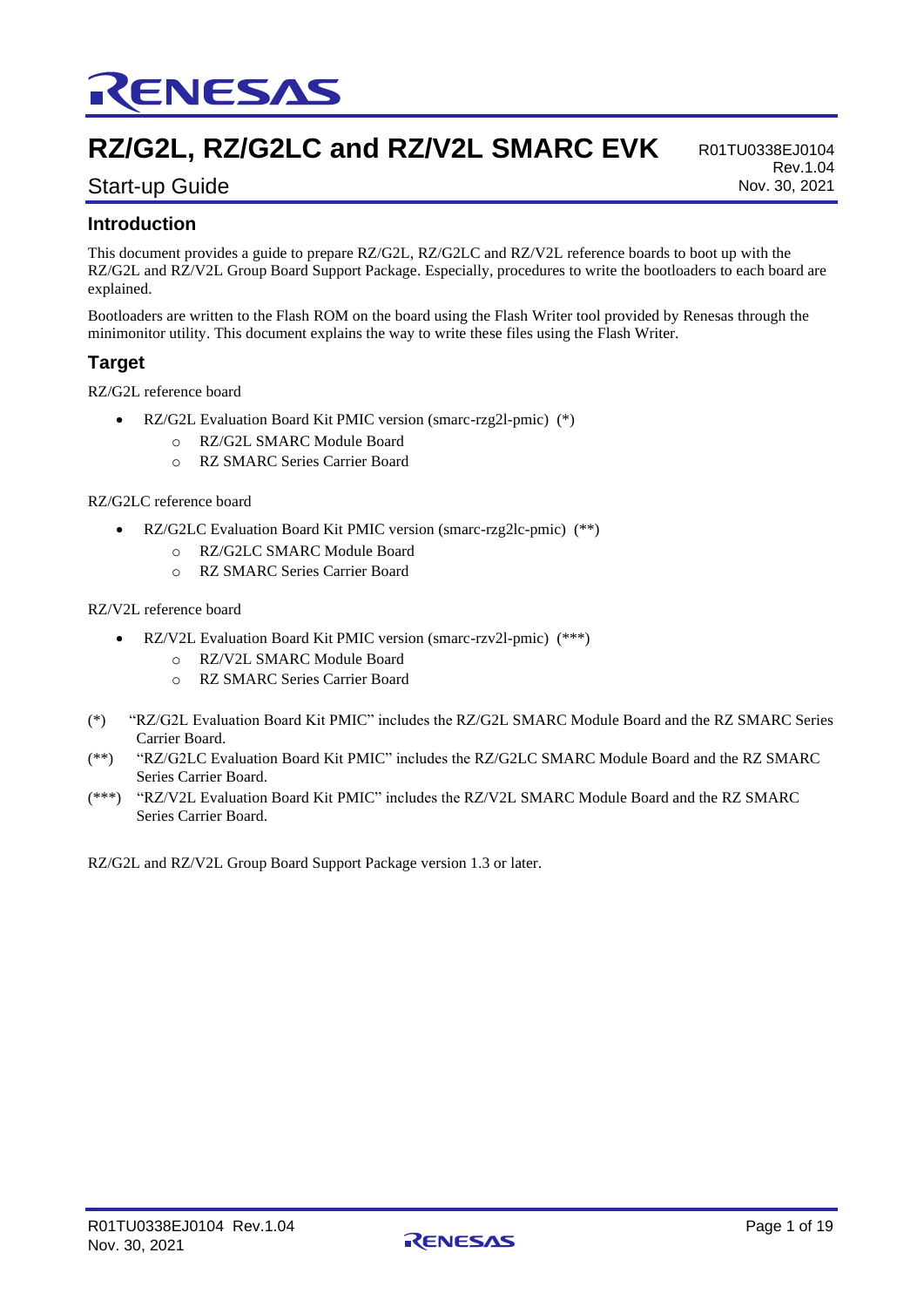# **Contents**

| 1.             |       |                                                                                                                                                        |  |
|----------------|-------|--------------------------------------------------------------------------------------------------------------------------------------------------------|--|
| 1.1            |       |                                                                                                                                                        |  |
| 1.2            |       |                                                                                                                                                        |  |
| 2 <sub>1</sub> |       | Renesas SMARC RZ/G2L Evaluation kit PMIC (smarc-rzg2l-pmic), RZ/G2LC<br>Evaluation kit PMIC (smarc-rzg2lc-pmic) and RZ/V2L Evaluation kit PMIC (smarc- |  |
| 2.1            |       |                                                                                                                                                        |  |
|                | 2.1.1 |                                                                                                                                                        |  |
|                | 2.1.2 |                                                                                                                                                        |  |
|                | 2.1.3 |                                                                                                                                                        |  |
|                | 2.1.4 |                                                                                                                                                        |  |
| 2.2            |       |                                                                                                                                                        |  |
|                | 2.2.1 |                                                                                                                                                        |  |
|                | 2.2.2 |                                                                                                                                                        |  |
|                | 2.2.3 |                                                                                                                                                        |  |
| 2.3            |       |                                                                                                                                                        |  |
| 2.4            |       |                                                                                                                                                        |  |
| 2.5            |       |                                                                                                                                                        |  |
| 3.             |       |                                                                                                                                                        |  |

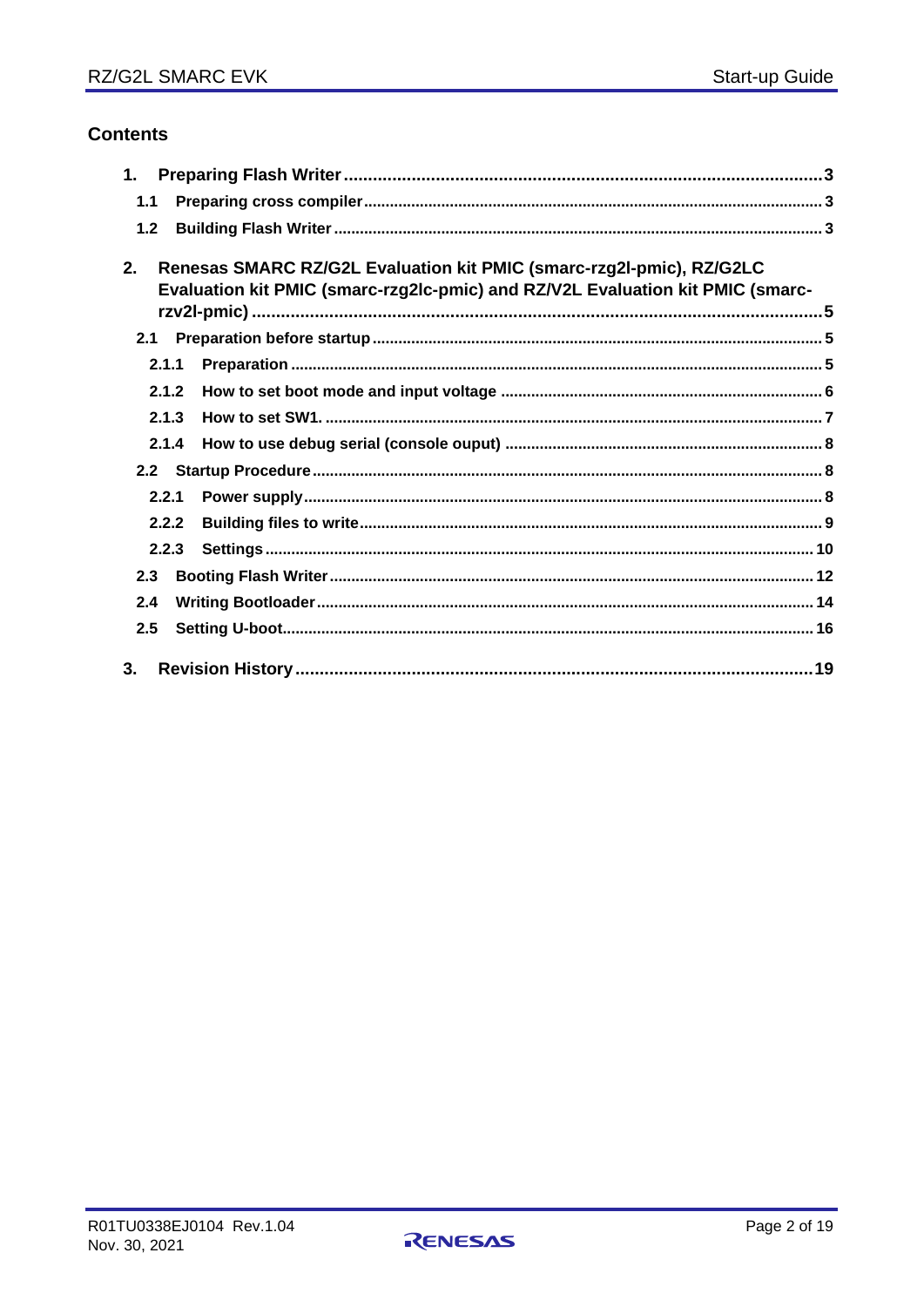### <span id="page-2-0"></span>**1. Preparing Flash Writer**

Flash Writer is built automatically when building BSP by bitbake command. Please refer to the Release Note of the RZ/G2L and RZ/V2L Group Board Support Package to obtain a binary file of Flash Writer.

If you need latest one, please get source code from the GitHub repository and build it according to the following instructions. In general, new revision of reference boards requires latest Flash Writer.

### <span id="page-2-1"></span>**1.1 Preparing cross compiler**

FlashWriter runs on target boards. Please get cross compiler built by Linaro or setup a Yocto SDK.

#### **ARM toolchain:**

```
$ cd \sim/
$ wget https://developer.arm.com/-/media/Files/downloads/gnu-a/10.2-2020.11/bi
nrel/gcc-arm-10.2-2020.11-x86_64-aarch64-none-elf.tar.xz
$ tar xvf gcc-arm-10.2-2020.11-x86 64-aarch64-none-elf.tar.xz
```
#### **Yocto SDK:**

Build an SDK according to Release Notes and install it to a Linux Host PC. Then, enable the SDK as below.

\$ source /opt/poky/3.1.5/environment-setup-aarch64-poky-linux

### <span id="page-2-2"></span>**1.2 Building Flash Writer**

Get source codes of Flash Writer from the GitHub repository and checkout the branch rz\_g2l.

```
$ cd ~ ~ ^\sim/$ git clone https://github.com/renesas-rz/rzg2_flash_writer.git
$ cd rzg2 flash writer
$ git checkout rz_g2l
```
Build Flash Writer as an s-record file by the following commands. Please specify a target board by "BOARD" option.

#### **ARM toolchain:**

```
$ export PATH=$PATH:~/gcc-arm-10.2-2020.11-x86_64-aarch64-none-elf/bin
$ export CROSS_COMPILE=aarch64-none-elf-
$ export CC=${CROSS_COMPILE}gcc 
$ export AS=${CROSS_COMPILE}as
$ export LD=${CROSS_COMPILE}ld 
$ export AR=${CROSS_COMPILE}ar 
$ export OBJDUMP=${CROSS_COMPILE}objdump 
$ export OBJCOPY=${CROSS_COMPILE}objcopy
$ make clean
$ make BOARD=<board>
```
#### **Yocto SDK:**

```
$ make clean
```
\$ make BOARD=*<board>*

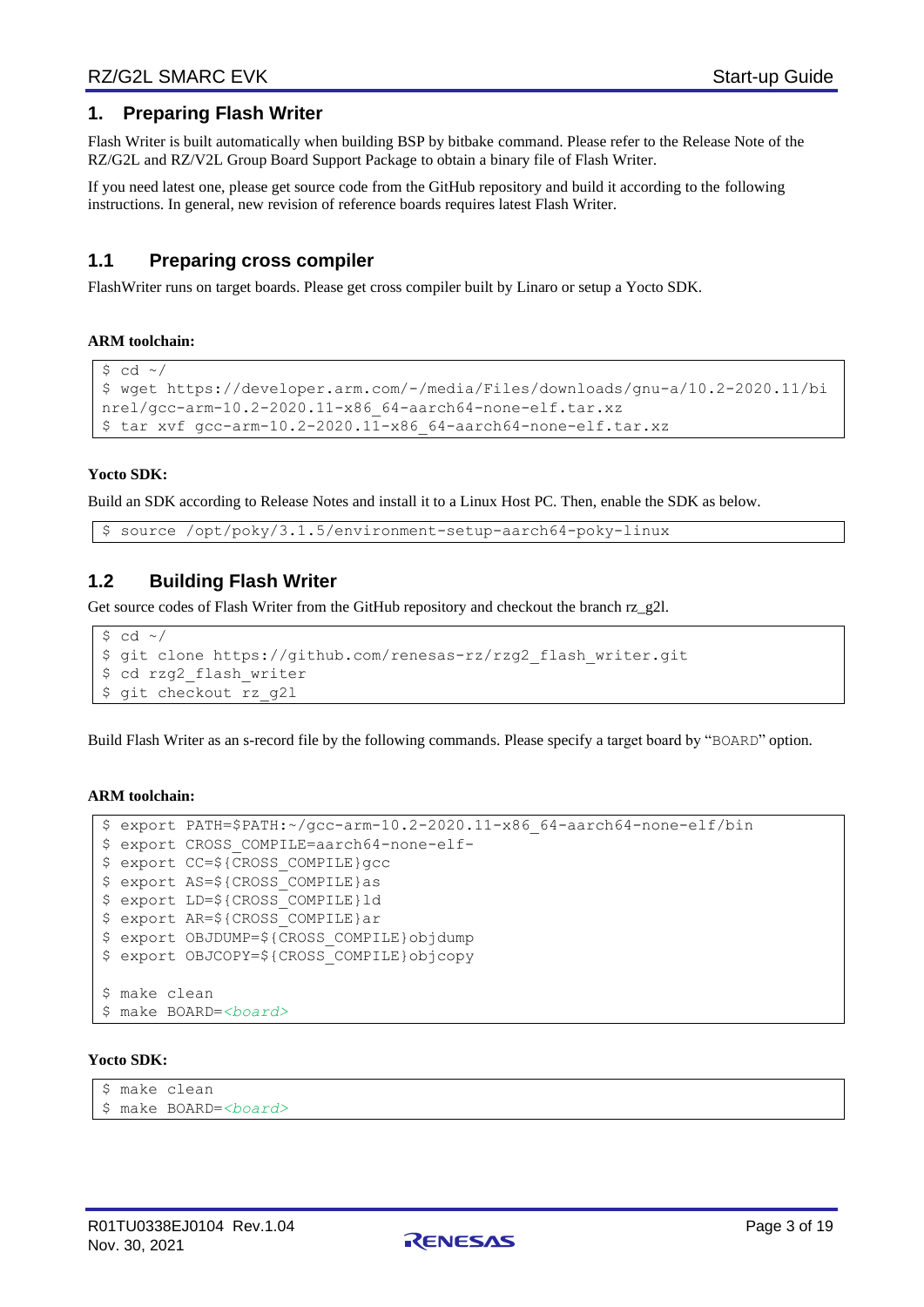## RZ/G2L SMARC EVK Start-up Guide

Please replace *<board>* to a proper option according to this table.

| <b>Target</b><br>board    | <b>BOARD option</b> | Image to be generated                                 |
|---------------------------|---------------------|-------------------------------------------------------|
| smarc-<br>rzg2l-pmic      | RZG2L SMARC PMIC    | Flash Writer SCIF RZG2L SMARC PMIC DDR4 2GB 1PCS.mot  |
| smarc-<br>rzg2lc-<br>pmic | RZG2LC SMARC PMIC   | Flash Writer SCIF RZG2LC SMARC PMIC DDR4 1GB 1PCS.mot |
| smarc-<br>rzv2l-pmic      | RZV2L SMARC PMIC    | Flash Writer SCIF RZV2L SMARC PMIC DDR4 2GB 1PCS.mot  |

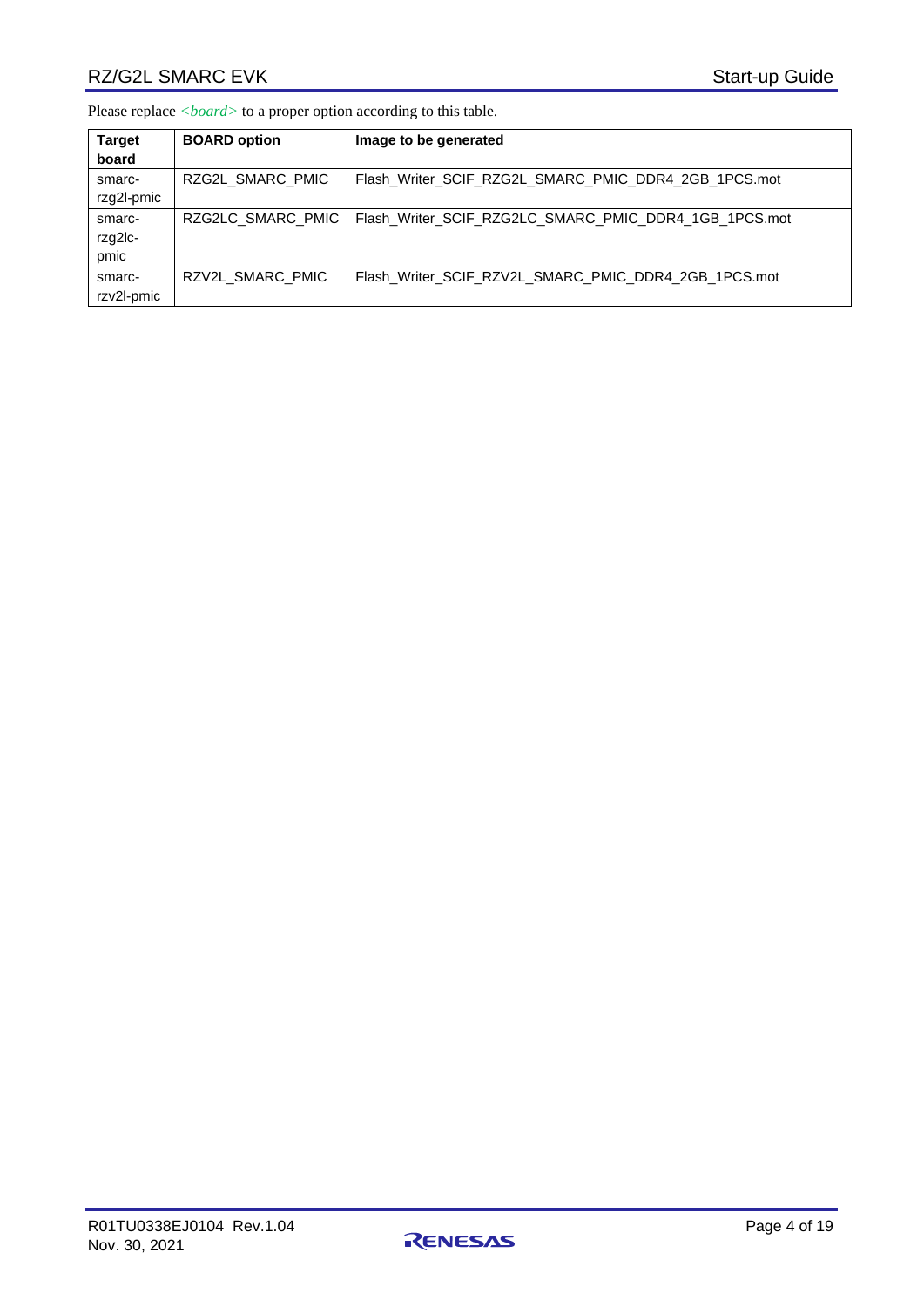### <span id="page-4-0"></span>**2. Renesas SMARC RZ/G2L Evaluation kit PMIC (smarc-rzg2l-pmic), RZ/G2LC Evaluation kit PMIC (smarc-rzg2lc-pmic) and RZ/V2L Evaluation kit PMIC (smarc-rzv2l-pmic)**

### <span id="page-4-1"></span>**2.1 Preparation before startup**

### <span id="page-4-2"></span>**2.1.1 Preparation**

The following power supply environment is used in the evaluation.

Hardware preparation:

- USB Type-C cable "AK-A8485011" (manufactured by Anker)
- USB PD Charger Anker "PowerPort III 65W Pod" (manufactured by Anker)
- USB Type-microAB cable (Any cables)
- Micro HDMI cable (Any cables)
- PC Installed FTDI VCP driver and Terminal software (Tera Term) *Note: Please install the FTDI driver that can be following website (https://www.ftdichip.com/Drivers/VCP.htm).*

#### Software preparation:

RZ/G2L Evaluation Board Kit PMIC version

- Flash\_Writer\_SCIF\_RZG2L\_SMARC\_PMIC\_DDR4\_2GB\_1PCS.mot (flash writer)
- bl2\_bp-smarc-rzg2l\_pmic.srec (boot loader)
- fip-smarc-rzg2l\_pmic.srec (boot loader)
- Image-smarc-rzg2l.bin (Linux kernel)
- r9a07g04412-smarc.dtb (Device tree file)

RZ/G2LC Evaluation Board Kit PMIC version

- Flash\_Writer\_SCIF\_RZG2LC\_SMARC\_PMIC\_DDR4\_1GB\_1PCS.mot (flash writer)
- bl2\_bp-smarc-rzg2lc\_pmic.srec (boot loader)
- fip-smarc-rzg2lc\_pmic.srec (boot loader)
- Image-smarc-rzg2lc.bin (Linux kernel)
- r9a07g044c2-smarc.dtb (Device tree file)

#### RZ/V2L Evaluation Board Kit PMIC version

- Flash\_Writer\_SCIF\_RZV2L\_SMARC\_PMIC\_DDR4\_2GB\_1PCS.mot (flash writer)
- bl2\_bp-smarc-rzv2l\_pmic.srec (boot loader)
- fip-smarc-rzv2l\_pmic.srec (boot loader)
- Image-smarc-rzv2l.bin (Linux kernel)
- r9a07g054l2-smarc.dtb (Device tree file)

Hereafter, RZ/V2L Evaluation Board Kit PMIC version picture is used as a representative. If you will use RZ/G2L, RZ/G2LC Evaluation Board Kit PMIC version, Connectors on same location as RZ/V2L Evaluation Board Kit PMIC version can be used.

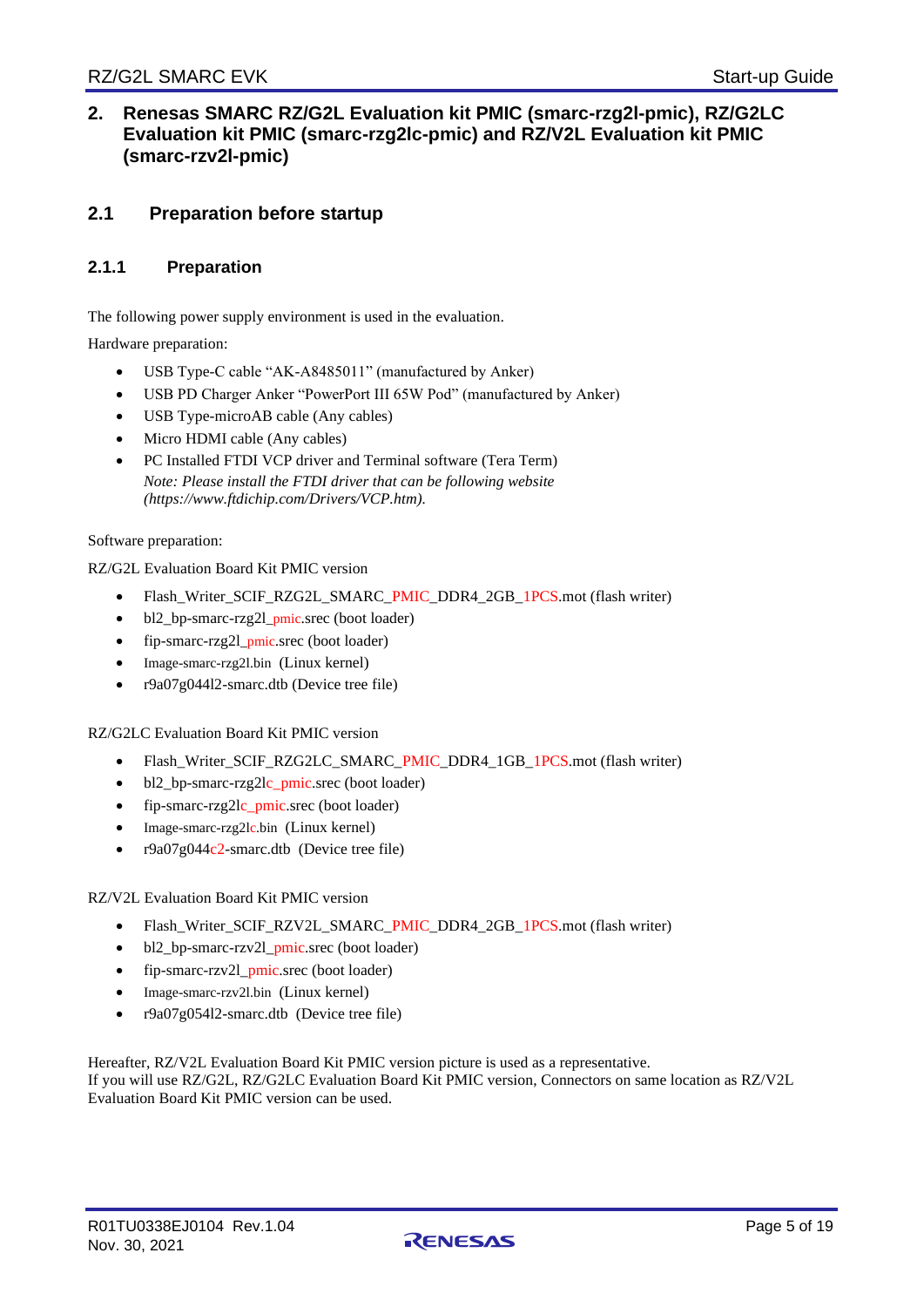### <span id="page-5-0"></span>**2.1.2 How to set boot mode and input voltage**

Please set the SW11 settings as follows.

- Pin no1 to no3 of the SW11 is used to control boot mode of RZ/G2L, RZ/G2LC and RZ/V2L.
- Pin no4 of the SW11 is used to control the input voltage from power charger to 5V or 9V. Please use a 5V setting as initial setting.



| SW11-1 | OFF |
|--------|-----|
| SW11-2 | OΝ  |
| SW11-3 | OFF |
| SW11-4 | OΝ  |

Please select boot mode as below figures! Currently we support 2 modes in 4 modes: SCIF Download mode and QSPI Boot mode.

| <b>SCIF Download Mode(*1)</b>                                                       |                                                                                            | QSPI Boot (1.8V) Mode                                                                                                                                                     |  |  |  |
|-------------------------------------------------------------------------------------|--------------------------------------------------------------------------------------------|---------------------------------------------------------------------------------------------------------------------------------------------------------------------------|--|--|--|
| BOOT/Power Mode Select<br>ON<br><b>GDH04</b><br>$\overline{\mathbf{g}}$ and<br>IC11 | SW11-1<br><b>OFF</b><br><b>SW11-2</b><br>ON<br><b>OFF</b><br>SW11-3<br><b>SW11-4</b><br>ON | BOOT/Power Mode Select<br>SW11-1<br><b>OFF</b><br>唐書書館<br><b>OFF</b><br>SW11-2<br>ON GDH04<br><b>Early</b><br><b>OFF</b><br>SW11-3<br>IC1<br><b>SW11-4</b><br>ON<br>-8228 |  |  |  |
|                                                                                     |                                                                                            | eSD Boot Mode                                                                                                                                                             |  |  |  |
| eMMC Boot (1.8V) Mode                                                               |                                                                                            |                                                                                                                                                                           |  |  |  |

Please select input voltage setting as below.

| $SW1-4$    | Input voltage selection |
|------------|-------------------------|
| <b>OFF</b> | Input 9V                |
| <b>ON</b>  | Input 5V                |

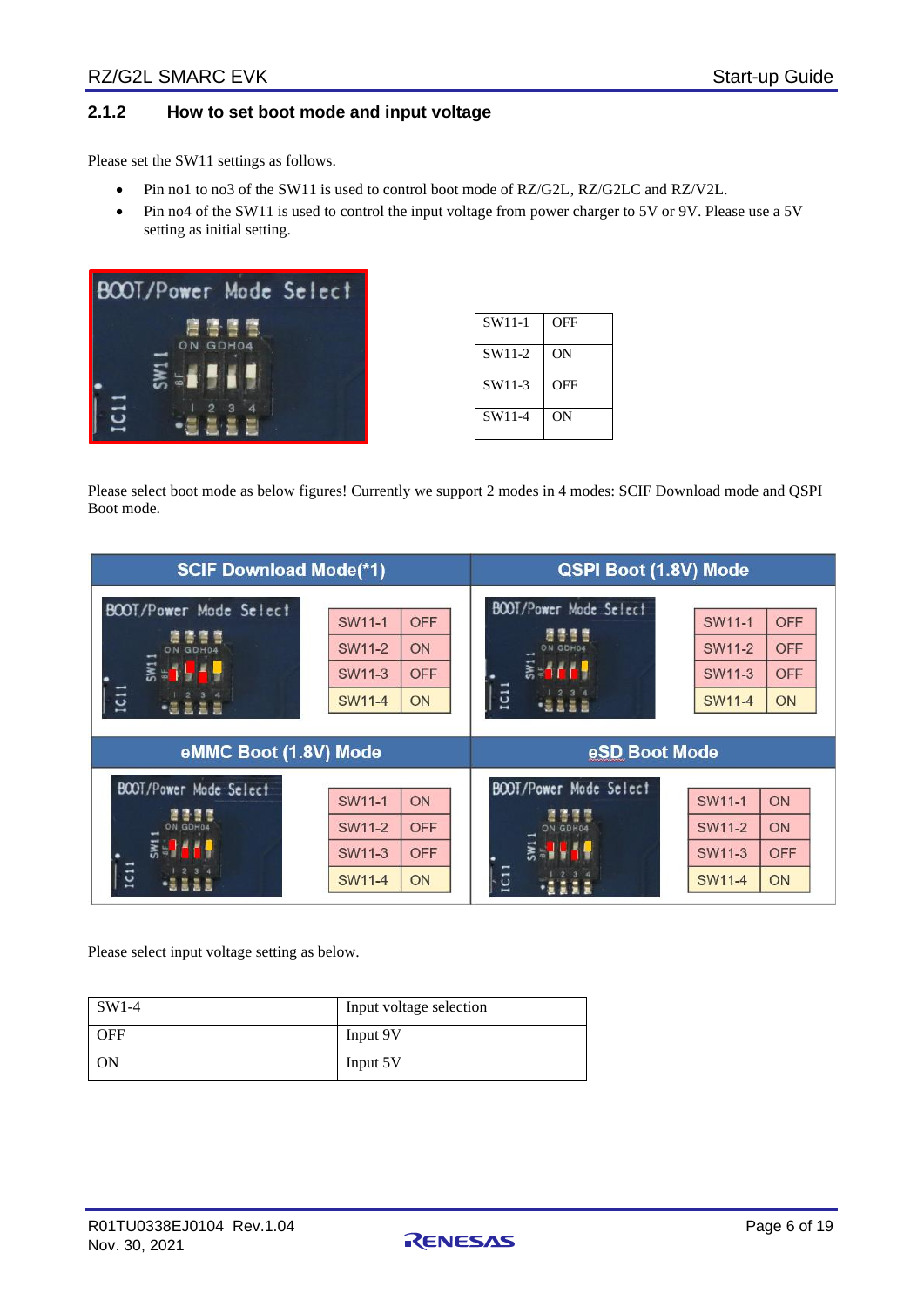### <span id="page-6-0"></span>**2.1.3 How to set SW1.**

Please set the SW1 settings to follows.

- Pin no1 of the SW1 is used to select the JTAG debug mode or not. JTAG is not used, so set SW1-1 to normal operation mode.
- Pin no2 of the SW1 is used to select the eMMC or microSD mode. Please set SW1-2 to eMMC mode.



| $SW1-1$ | OFF |
|---------|-----|
| $SW1-2$ | OFF |

| $SW1-1$    | <b>DEBUGEN</b>   |
|------------|------------------|
| <b>OFF</b> | JTAG debug mode  |
| ON         | Normal operation |

| $SW1-2$ | MicroSD/eMMC selection                    |
|---------|-------------------------------------------|
| OFF     | Select eMMC on RTK9744L23C01000BE         |
| OΝ      | Select microSD slot on RTK9744L23C01000BE |

*The selection of microSD slot and eMMC on the SMARC module is exclusive*

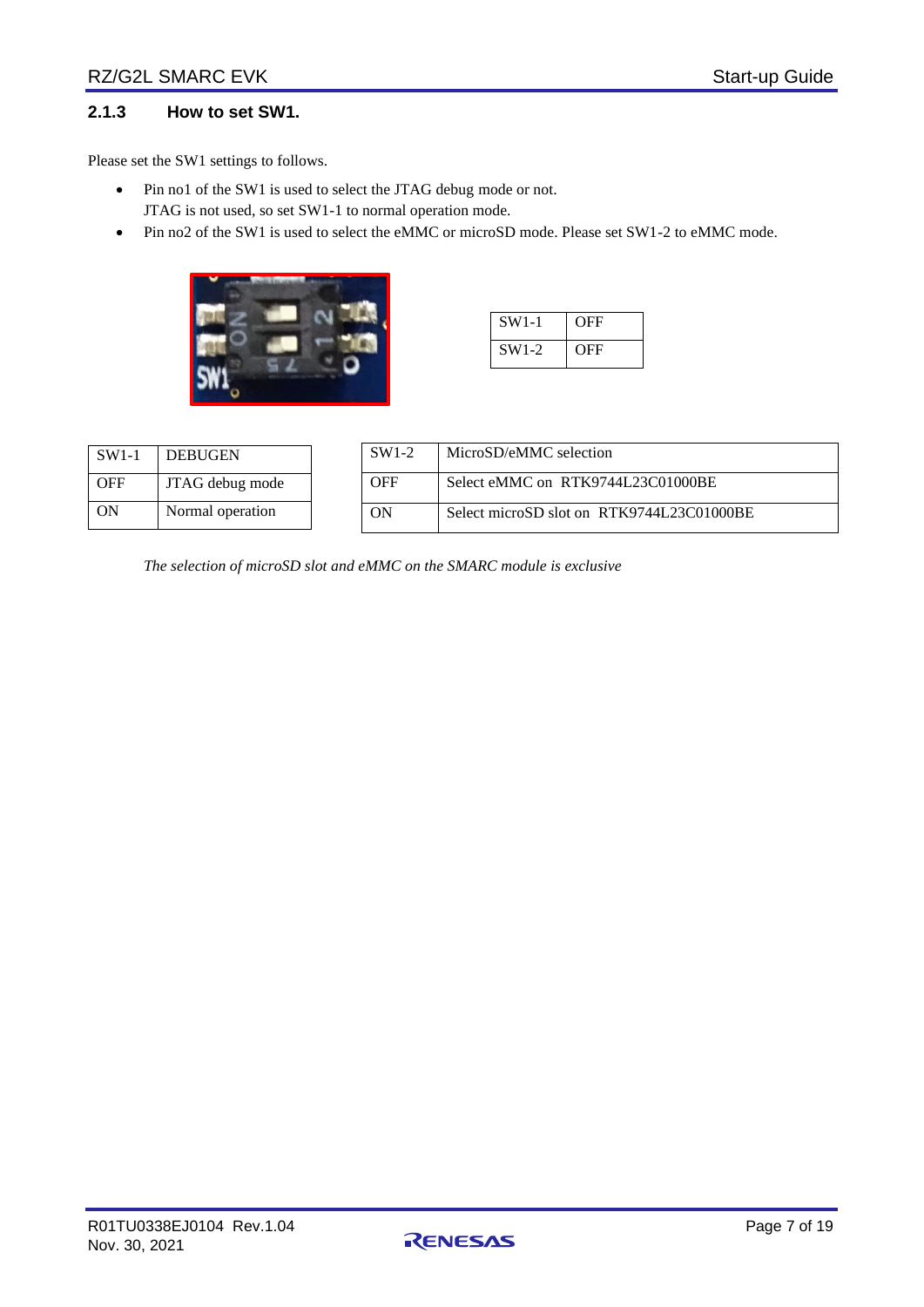### <span id="page-7-0"></span>**2.1.4 How to use debug serial (console ouput)**

Please connect USB Type-microAB cable to CN14.



CN14:USB Type-microAB Connector

### <span id="page-7-1"></span>**2.2 Startup Procedure**

### <span id="page-7-2"></span>**2.2.1 Power supply**

- 1. Connect USB-PD Power Charger to USB Type-C Connector (CN6).
- 2. LED1(VBUS Power ON) and LED3 (Module PWR On) lights up.



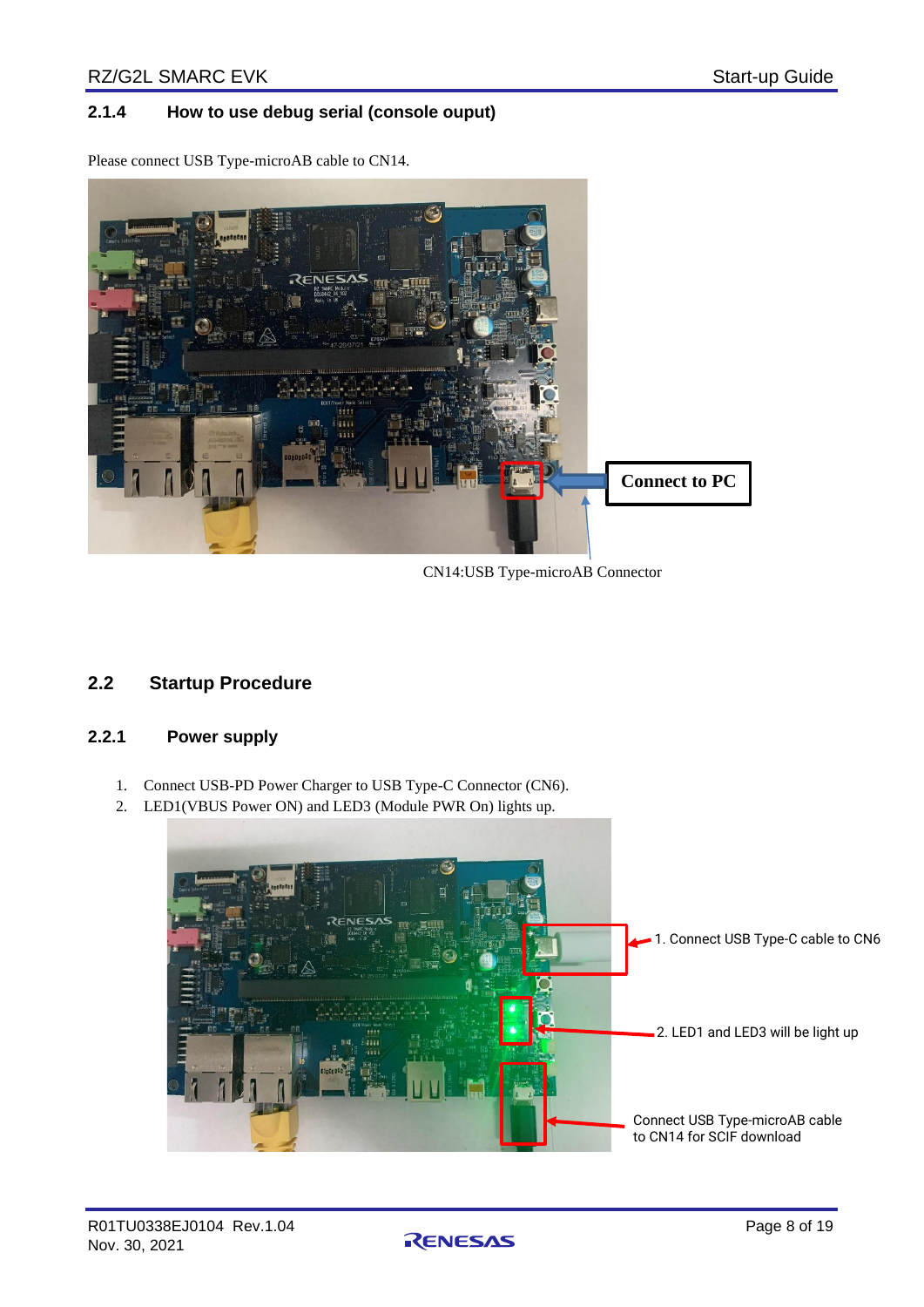3. Press the power button(SW9) to turn on the power. *Note: When turn on the power, press and hold the power button for 1 second.*

*When turn off the power, press and hold the power button for 2 seconds*

4. LED4(Carrier PWR On) lights up.



### <span id="page-8-0"></span>**2.2.2 Building files to write**

This board uses the files below as a bootloader. Please build them according to the Release Note and copy these files to a PC which runs serial terminal software.

RZ/G2L Evaluation Board Kit PMIC version

- bl2\_bp-smarc-rzg2l\_pmic.srec (boot loader)
- fip-smarc-rzg2l\_pmic.srec (boot loader)

RZ/G2LC Evaluation Board Kit PMIC version

- bl2\_bp-smarc-rzg2lc\_pmic.srec (boot loader)
- fip-smarc-rzg2lc\_pmic.srec (boot loader)

RZ/V2L Evaluation Board Kit PMIC version

- bl2\_bp-smarc-rzv2l\_pmic.srec (boot loader)
- fip-smarc-rzv2l\_pmic.srec (boot loader)

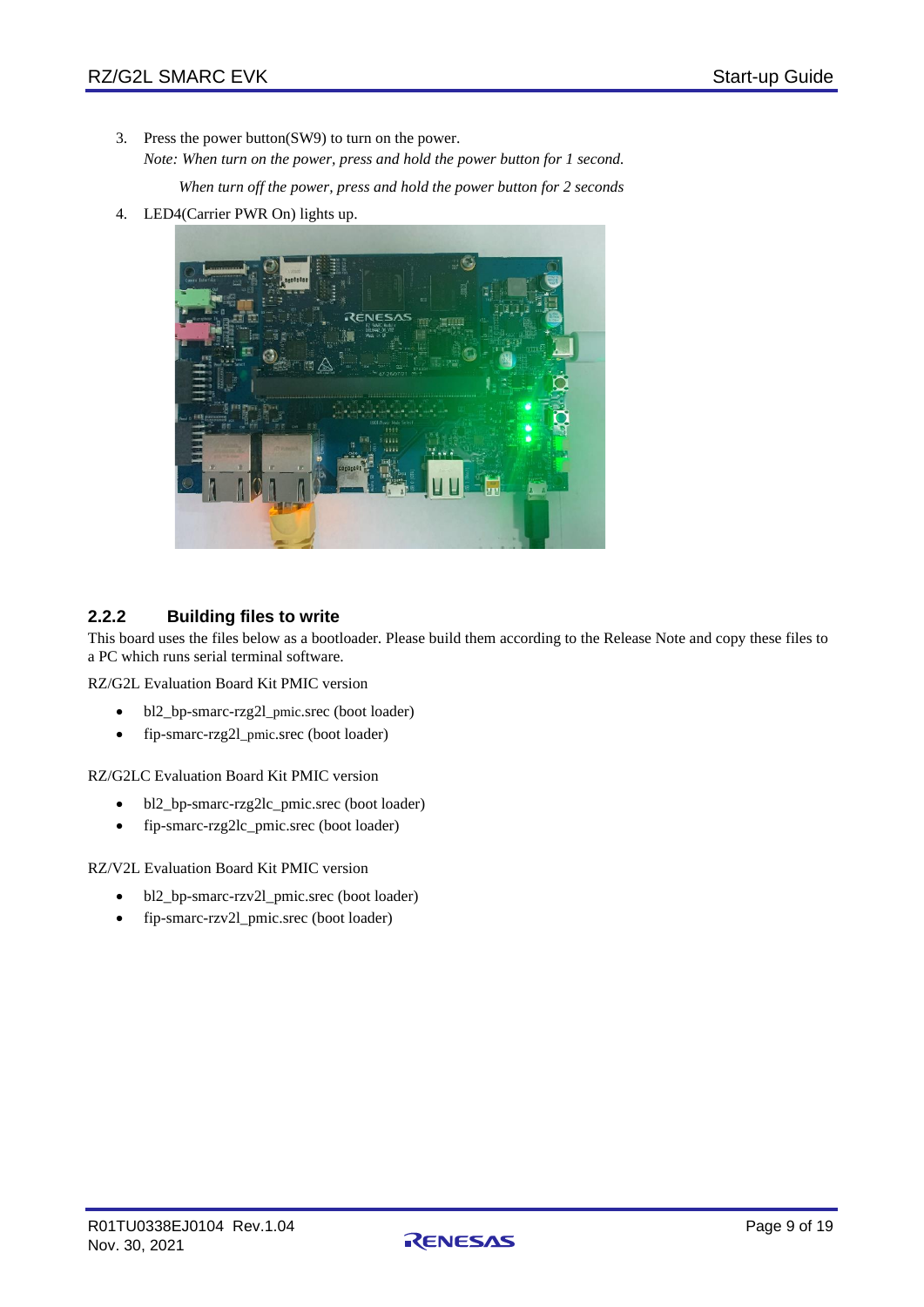### <span id="page-9-0"></span>**2.2.3 Settings**

Connect between the board and a control PC by USB serial cable according to the Release Note.

1. Bring up the terminal software and select the "File" > "New Connection" to set the connection on the software.

|                     | Tera Term - [disconnected] VT |                                                                                                                                                                        |              | × |
|---------------------|-------------------------------|------------------------------------------------------------------------------------------------------------------------------------------------------------------------|--------------|---|
| Edit<br>File<br>Set | Tera Term: New connection     |                                                                                                                                                                        | ×            |   |
|                     | ○ ТСР∕ІР                      | Host: myhost.example.com<br>$\vee$ History<br>TCP port#: 22<br>Service: O Telnet<br>$\circ$ ssh<br>SSH version: SSH2<br>$\bigcirc$ Other<br>Protocol:<br><b>UNSPEC</b> | $\sim$       |   |
|                     | $@$ Serial                    | Port: COM24: USB Serial Port [COM24]                                                                                                                                   | $\checkmark$ |   |
|                     | <b>OK</b>                     | Cancel<br><b>Help</b>                                                                                                                                                  |              |   |
|                     |                               |                                                                                                                                                                        |              |   |

2. Select the "Setup" > "Serial port" to set the settings about serial communication protocol on the software. Set the settings about serial communication protocol on a terminal software as below:

- Speed: 115200 bps
- Data: 8bit
- Parity: None
- Stop bit: 1 bit
- Flow control: None

| Tera Term - [discon <mark> pected WI</mark><br>Tera Term: Serial port setup<br>File<br>Edit<br>Col<br>Setup |                |              | ×         |  | $\times$     |
|-------------------------------------------------------------------------------------------------------------|----------------|--------------|-----------|--|--------------|
| Π<br>Port:                                                                                                  | <b>COM24</b>   | $\checkmark$ | OK        |  | $\wedge$     |
| <b>Baud rate:</b>                                                                                           | 115200         | $\checkmark$ |           |  |              |
| Data:                                                                                                       | 8 bit          | $\checkmark$ | Cancel    |  |              |
| Parity:                                                                                                     | none           | $\checkmark$ |           |  |              |
| Stop:                                                                                                       | 1 bit          | $\checkmark$ | Help      |  |              |
| Flow control:                                                                                               | none           | $\checkmark$ |           |  |              |
| Transmit delay<br>0                                                                                         | 0<br>msec/char |              | msec/line |  |              |
|                                                                                                             |                |              |           |  | $\checkmark$ |

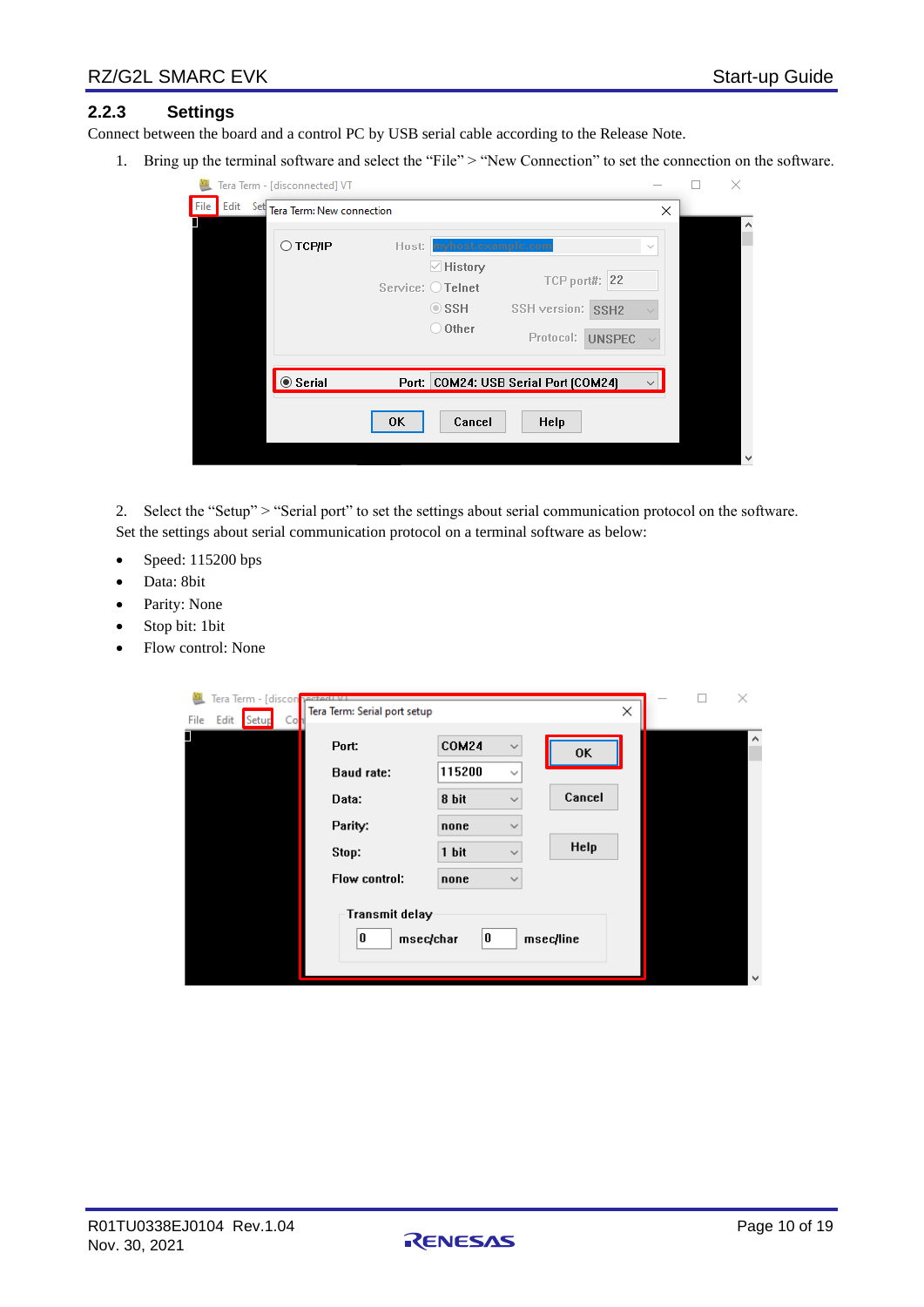3. To set the board to SCIF Download mode, set the SW11 as below (please refer 2.1.2):



| <b>OFF</b> | ON | ∩⊏⊏ | וחר |
|------------|----|-----|-----|

4. After finished all settings, when pressed the reset button SW10, the messages below are displayed on the terminal.



| COM24:115200baud - Tera Term VT                                                                                           |  | X            |
|---------------------------------------------------------------------------------------------------------------------------|--|--------------|
| File Edit Setup Control Window Help                                                                                       |  |              |
| <b>SCIF Download mode</b><br>(C) Renesas Electronics Corp.<br>-- Load Program to System RAM ------------<br>please send ! |  |              |
|                                                                                                                           |  |              |
|                                                                                                                           |  |              |
|                                                                                                                           |  |              |
|                                                                                                                           |  |              |
|                                                                                                                           |  | $\checkmark$ |

3. Press the Blue button

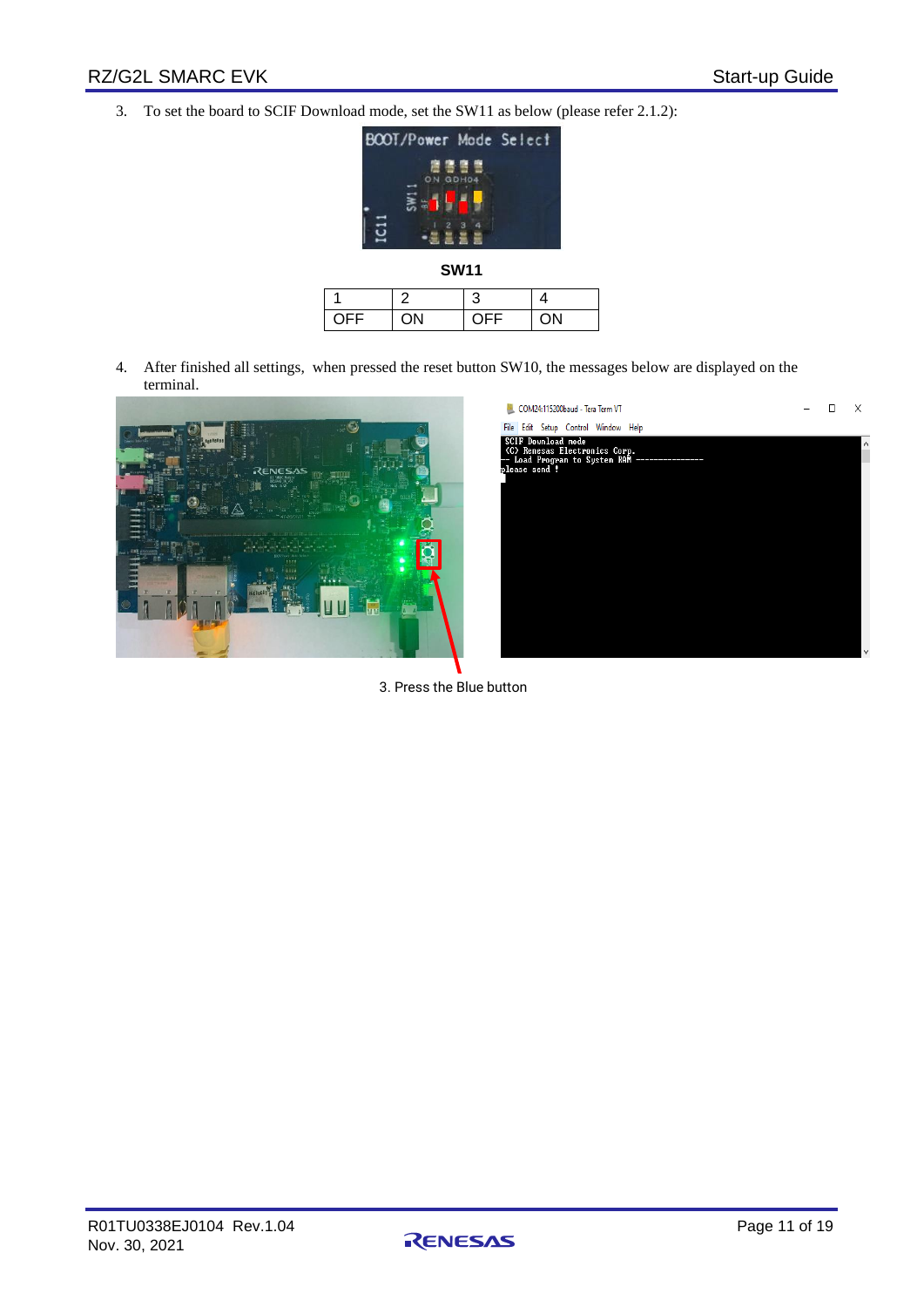### <span id="page-11-0"></span>**2.3 Booting Flash Writer**

Turn on the power of the board by pressing SW9. The messages below are shown on the terminal.

```
SCIF Download mode 
 (C) Renesas Electronics Corp.
-- Load Program to SystemRAM --------------
please send !
```
Send an image of Flash Writer (If you will use RZ/G2L Evaluation Board Kit PMIC version, "Flash\_Writer\_SCIF\_RZG2L\_SMARC\_PMIC\_

DDR4\_2GB\_1PCS.mot" should be used. If you will use RZ/G2LC Evaluation Board Kit PMIC version, "Flash\_Writer\_SCIF\_RZG2LC\_SMARC\_PMIC\_DDR4\_1GB\_1PCS.mot" should be used. If you will use RZ/V2L Evaluation Board Kit PMIC version, "Flash\_Writer\_SCIF\_RZV2L\_SMARC\_PMIC\_DDR4\_2GB\_1PCS.mot" should be used.) using terminal software after the message "please send !" is shown.

Below is a sample procedure with Tera Term.

Open a "Send file" dialog by selecting "File"  $\rightarrow$  "Sendfile" menu.



|      | <b>LE</b> COM3 - Tera Term VT |                    |               |      |
|------|-------------------------------|--------------------|---------------|------|
| File |                               | Edit Setup Control | Window        | Help |
|      | New connection                |                    | $Alt + N$     |      |
|      | Duplicate session             |                    | $Alt+D$       |      |
|      | Cygwin connection             |                    | $Alt+G$       |      |
|      | Log                           |                    |               |      |
|      | Comment to Log                |                    |               |      |
|      | View Log                      |                    |               |      |
|      | Show Log dialog               |                    |               |      |
|      | Send file                     |                    |               |      |
|      | <b>Transfer</b>               |                    | $\rightarrow$ |      |
|      | SSH SCP                       |                    |               |      |
|      | Change directory              |                    |               |      |
|      | Replay Log                    |                    |               |      |
|      | <b>TTY Record</b>             |                    |               |      |
|      | <b>TTY Replay</b>             |                    |               |      |

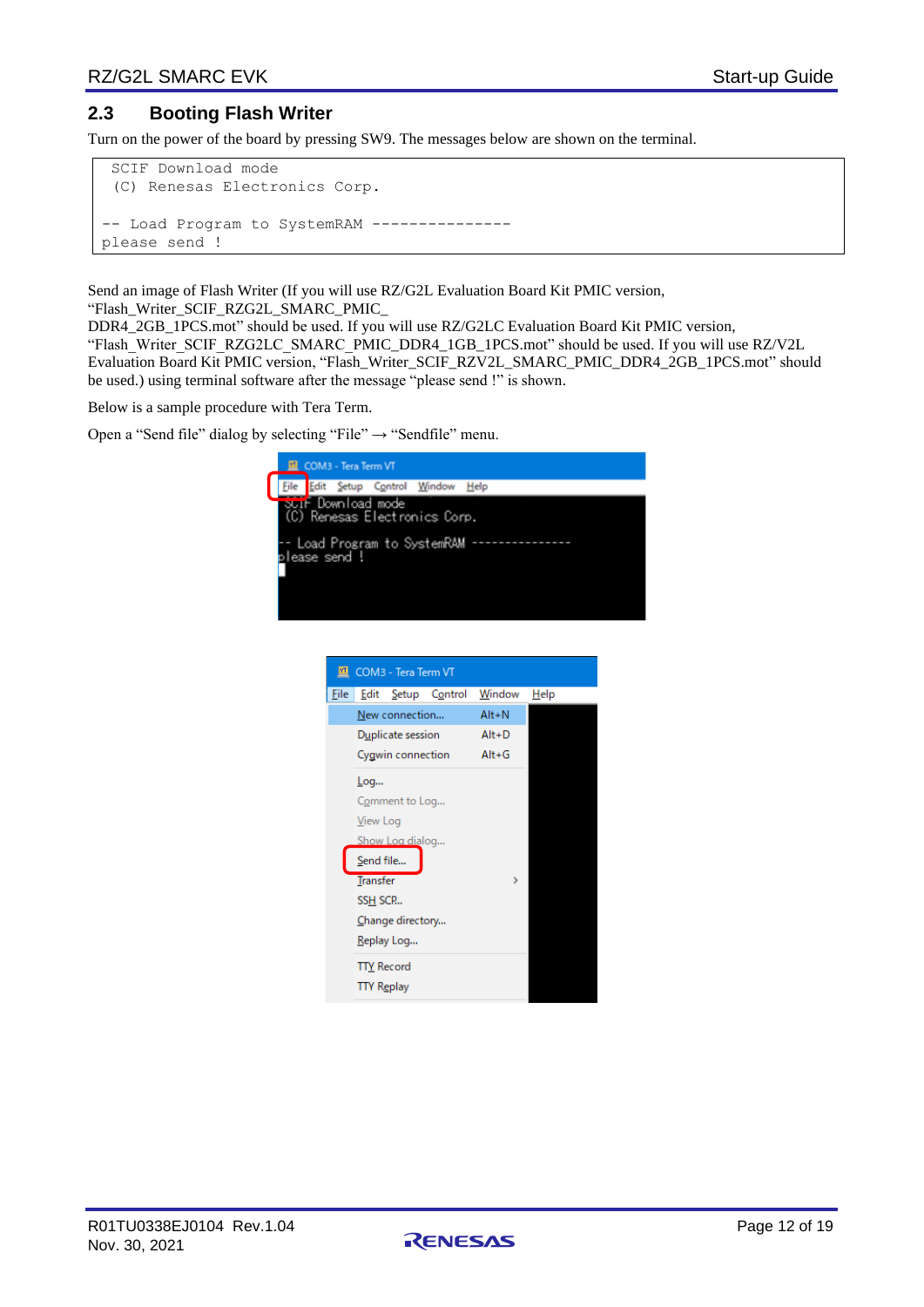Then, select the image to be send and click "Open" button.

| Tera Term: Send file<br>× |                                                                  |               |  |  |  |
|---------------------------|------------------------------------------------------------------|---------------|--|--|--|
| Look in:                  | $\vee$ 6 $\beta$ $\mathbb{P}$ $\mathbb{H}$ $\vee$<br>yocto_rzv2l |               |  |  |  |
| Name                      | ́                                                                | Dati $\sim$   |  |  |  |
|                           | [22 fip-smarc-rzv2l_pmic.srec                                    | 11/1          |  |  |  |
|                           | Flash_Writer_SCIF_RZV2L_SMARC_DDR4_4GB.mot                       | 11/1          |  |  |  |
|                           | Flash_Writer_SCIF_RZV2L_SMARC_PMIC_DDR4_2GB_1PCS.mot             | 11/1          |  |  |  |
| Image                     |                                                                  | 11/1          |  |  |  |
|                           | rzv2l_tf-a_flash-bin-smarc-rzv2l.ttl                             | $11/1$ $\vee$ |  |  |  |
| ∢                         |                                                                  | ъ             |  |  |  |
| File name:                | Flash Writer SCIF RZV2L SMARC PMIC DD<br>Open                    |               |  |  |  |
| Files of type:            | Cancel<br>All("")<br>$\checkmark$                                |               |  |  |  |
|                           | Help                                                             |               |  |  |  |
| Option<br>Binary          |                                                                  |               |  |  |  |

The image will be sent to the board via serial connection.

| Tera Term: Send file |  |               |                                |  |
|----------------------|--|---------------|--------------------------------|--|
|                      |  |               |                                |  |
| Filename:            |  |               | C PMIC DDR4 2GB 1PCS.mot       |  |
| Fullpath:            |  |               | L:\RSS3\27-khoinguyen\v2l-bina |  |
| Bytes transfered:    |  | 41000 (23.0%) |                                |  |
| <b>Elapsed time:</b> |  |               | $0:03$ [11.86KB/s]             |  |
|                      |  |               |                                |  |
| Close                |  | Pause         | Help                           |  |

After successfully downloading the binary, Flash Writer starts automatically and shows a message like below on the terminal.

```
Flash writer for RZ/V2 Series V1.00 Sep.17,2021
Product Code : RZ/V2L
\,>
```
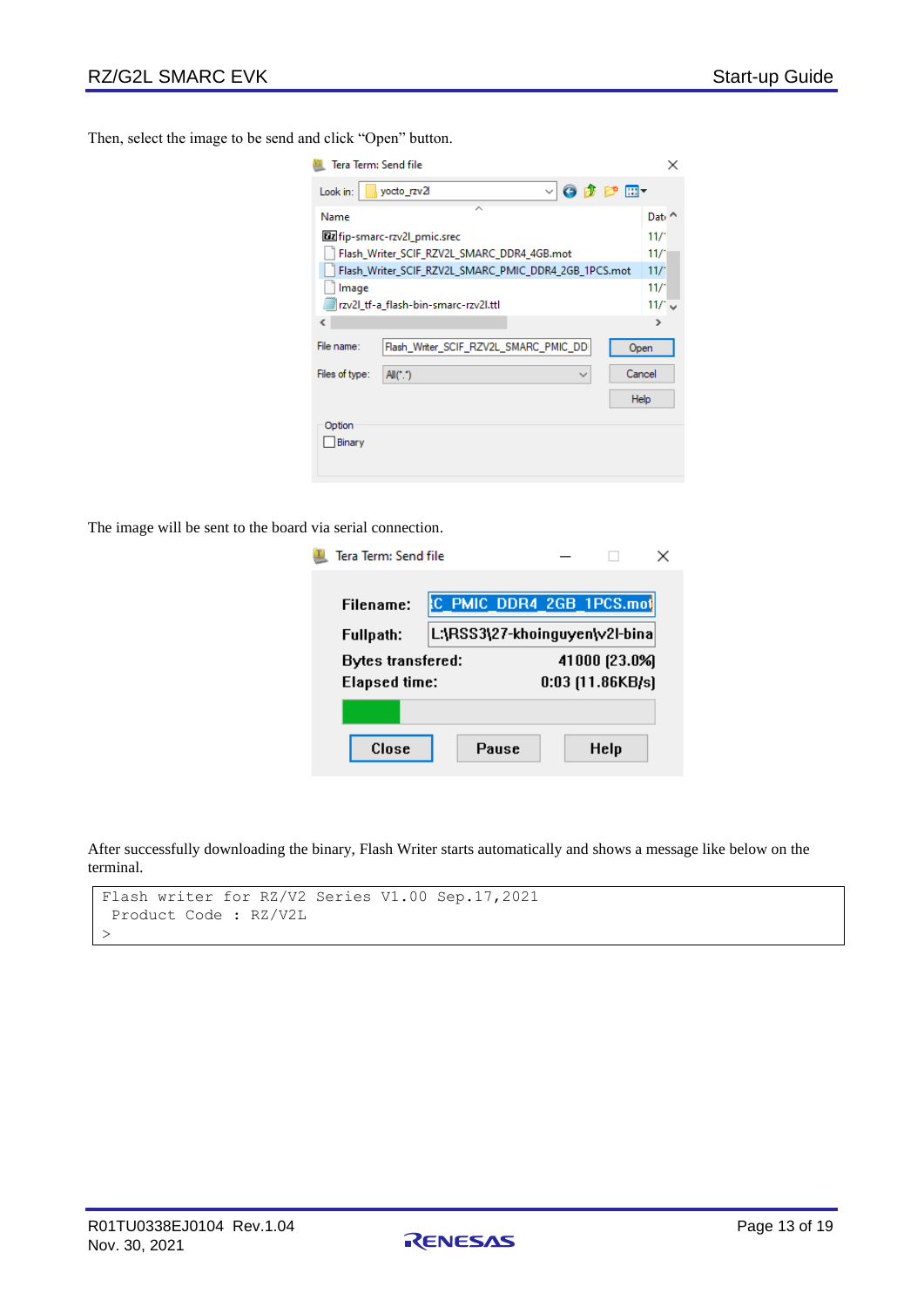### <span id="page-13-0"></span>**2.4 Writing Bootloader**

"XLS2" command of Flash Writer is used to write binary files. This command receives binary data from the serial port and writes the data to a specified address of the Flash ROM with information where the data should be loaded on the address of the main memory.

This is an example of writing "bl2\_bp-smarc-rzv2l\_pmic.srec" which should be loaded to 11E00h of the main memory and 000000h of the Flash ROM.

```
>XLS2
====== Qspi writing of RZ/G2 Board Command =============
Load Program to Spiflash
Writes to any of SPI address.
Micron : MT25QU512
Program Top Address & Qspi Save Address
====== Please Input Program Top Address ============
  Please Input : H'11E00
===== Please Input Qspi Save Address ===
  Please Input : H'00000
Work RAM(H'50000000-H'53FFFFFF) Clear....
please send ! ('.' & CR stop load)
```
Send the data of "bl2\_bp-smarc-rzv2l\_pmic.srec" (If you are using RZ/G2L Evaluation Board Kit PMIC version, "bl2\_bp-smarc-rzg2l\_pmic.srec" should be used. If you are using RZ/G2LC Evaluation Board Kit PMIC version, "bl2\_bp-smarc-rzg2lc\_pmic.srec" should be used. If you are using RZ/V2L Evaluation Board PMIC version, "bl2\_bpsmarc-rzv2l pmic.srec" should be used.) from terminal software after the message "please send !" is shown.

After successfully download the binary, messages like below are shown on the terminal.

```
SPI Data Clear(H'FF) Check :H'00000000-0000FFFF Erasing..Erase Completed
SAVE SPI-FLASH.......
======= Qspi Save Information =================
SpiFlashMemory Stat Address : H'00000000
SpiFlashMemory End Address : H'00007A60
===========================================================
```
SPI Data Clear(H'FF) Check : H'00000000-0000FFFF,Clear OK?(y/n)

In case a message to prompt to clear data like above, please enter "y".

Write all necessary files using the addresses listed at Table 1 and turn off the power of the board by changing the SW11.

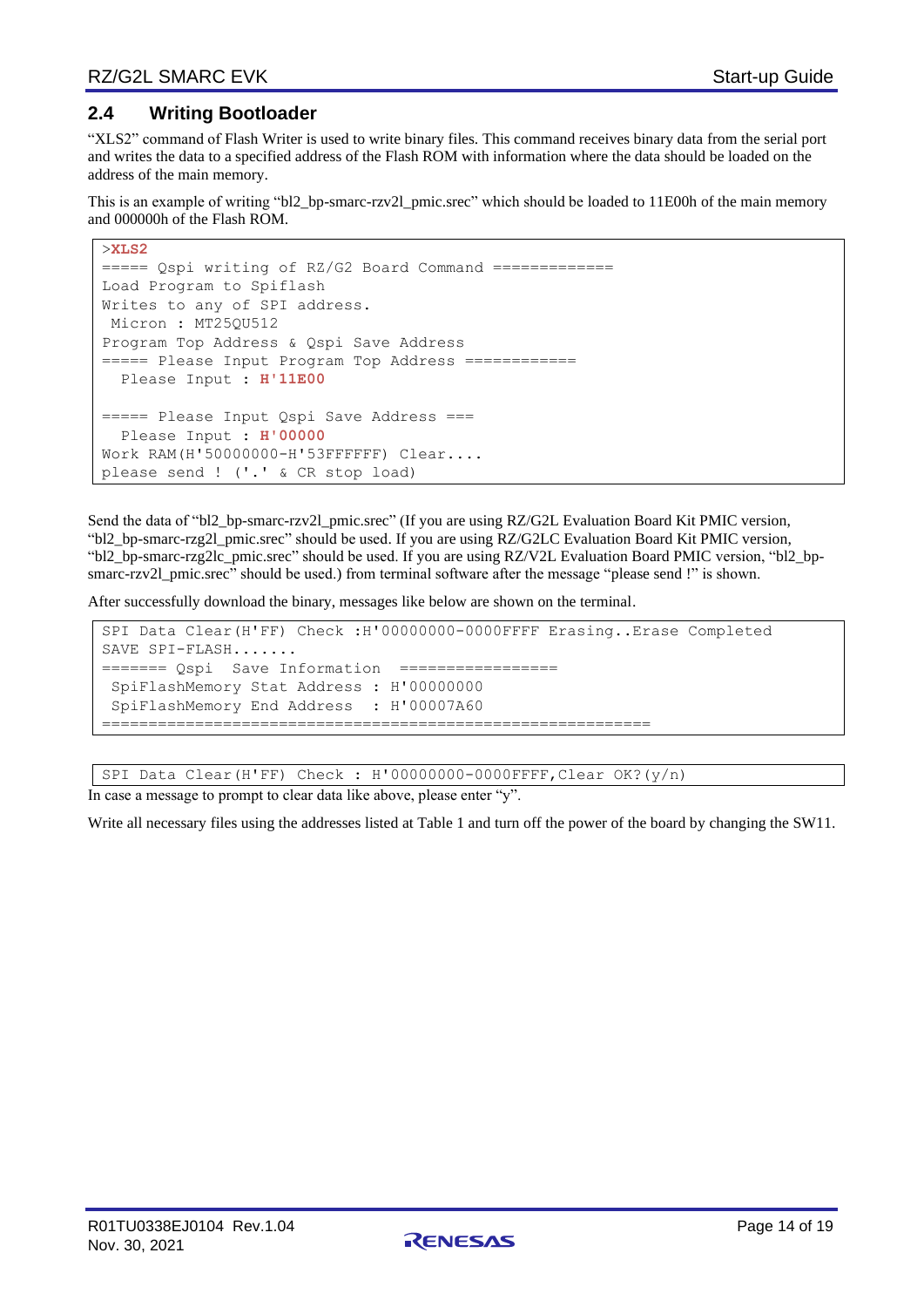#### **Table 1. Addresses for each file**

RZ/G2L Evaluation Board Kit PMIC version

| File name                    | <b>Address to load to RAM</b> | <b>Address to save to ROM</b> |  |
|------------------------------|-------------------------------|-------------------------------|--|
| bl2_bp-smarc-rzg2l_pmic.srec | 0001 1E00                     | 00000                         |  |
| fip-smarc-rzg2l_pmic.srec    | 0000 0000                     | 1D <sub>200</sub>             |  |

RZ/G2LC Evaluation Board Kit PMIC version

| File name                     | <b>Address to load to RAM</b> | <b>Address to save to ROM</b> |  |
|-------------------------------|-------------------------------|-------------------------------|--|
| bl2_bp-smarc-rzg2lc_pmic.srec | 0001 1E00                     | 00000                         |  |
| fip-smarc-rzg2lc_pmic.srec    | 0000 0000                     | 1D <sub>200</sub>             |  |

#### RZ/V2L Evaluation Board Kit PMIC version

| File name                    | <b>Address to load to RAM</b> | <b>Address to save to ROM</b> |  |
|------------------------------|-------------------------------|-------------------------------|--|
| bl2_bp-smarc-rzv2l_pmic.srec | 0001 1E00                     | 00000                         |  |
| fip-smarc-rzv2l_pmic.srec    | 0000 0000                     | 1D <sub>200</sub>             |  |

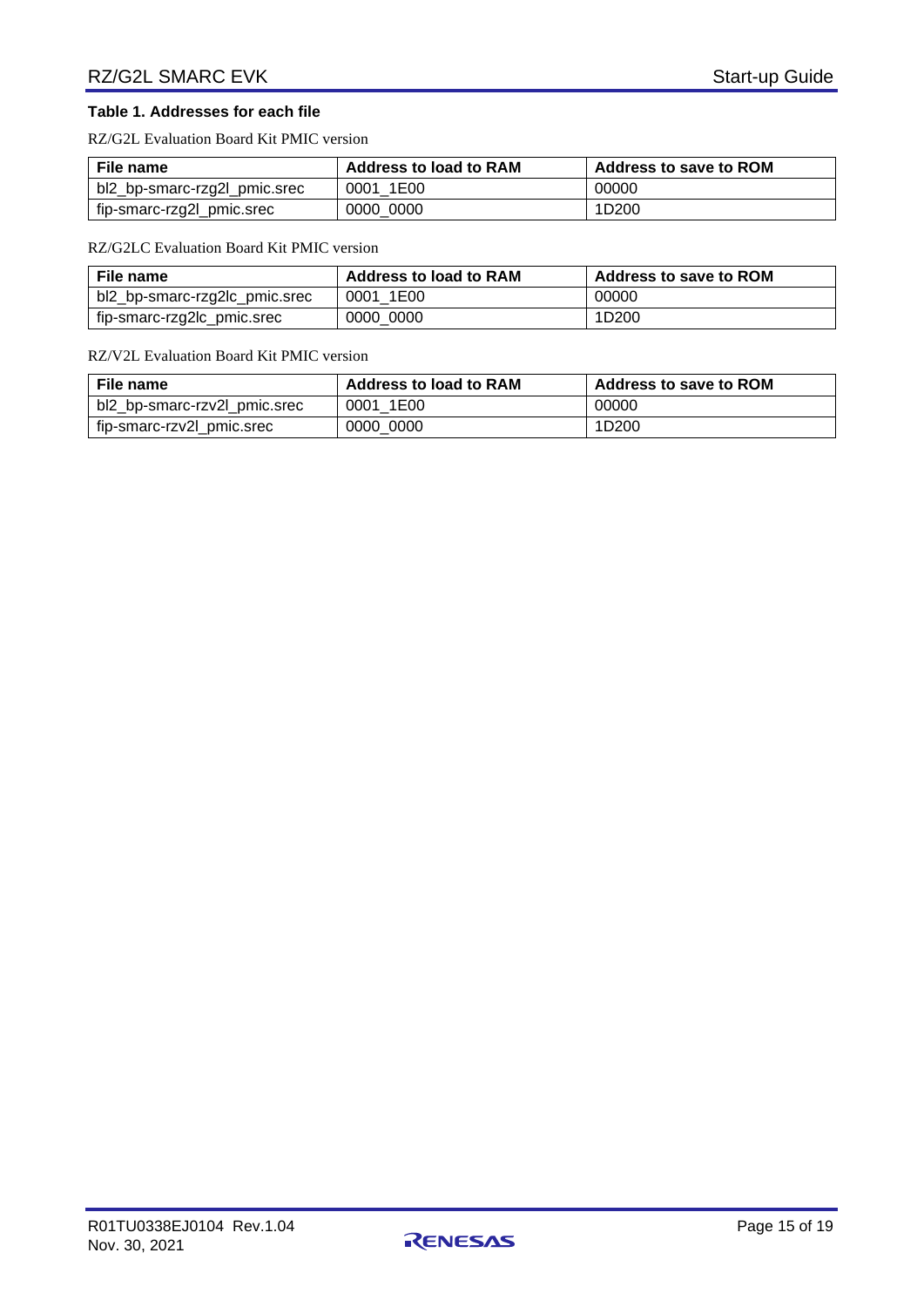### <span id="page-15-0"></span>**2.5 Setting U-boot**

To set the board to SPI Boot mode, set the SW11 as below:



**SW11**

| OFF. | <b>OFF</b> | ∩⊏⊏ | $(1)$ N $($ |
|------|------------|-----|-------------|

Note:-

Set the SW1 on SoM module to eMMC mode.



Turn on the power of the board by pressing the reset button SW10.

```
U-Boot 2020.10 (Sep 16 2021 - 07:58:18 +0000)
CPU: Renesas Electronics E rev 16.15
Model: smarc-rzv2l
DRAM: 1.9 GiB
MMC: sh-sdhi: 0, sh-sdhi: 1
Loading Environment from MMC... OK
In: serial@1004b800
Out: serial@1004b800
Err: serial@1004b800
Net: eth0: ethernet@11c20000
Hit any key to stop autoboot: 0
\Rightarrow
```
Following the messages above, many warning messages will be shown. These warnings are eliminated by setting correct environment variables. Please set default value and save them to the Flash ROM.

```
=> env default -a
## Resetting to default environment
=> saveenv
Saving Environment to MMC... Writing to MMC(0)….OK
=>
```
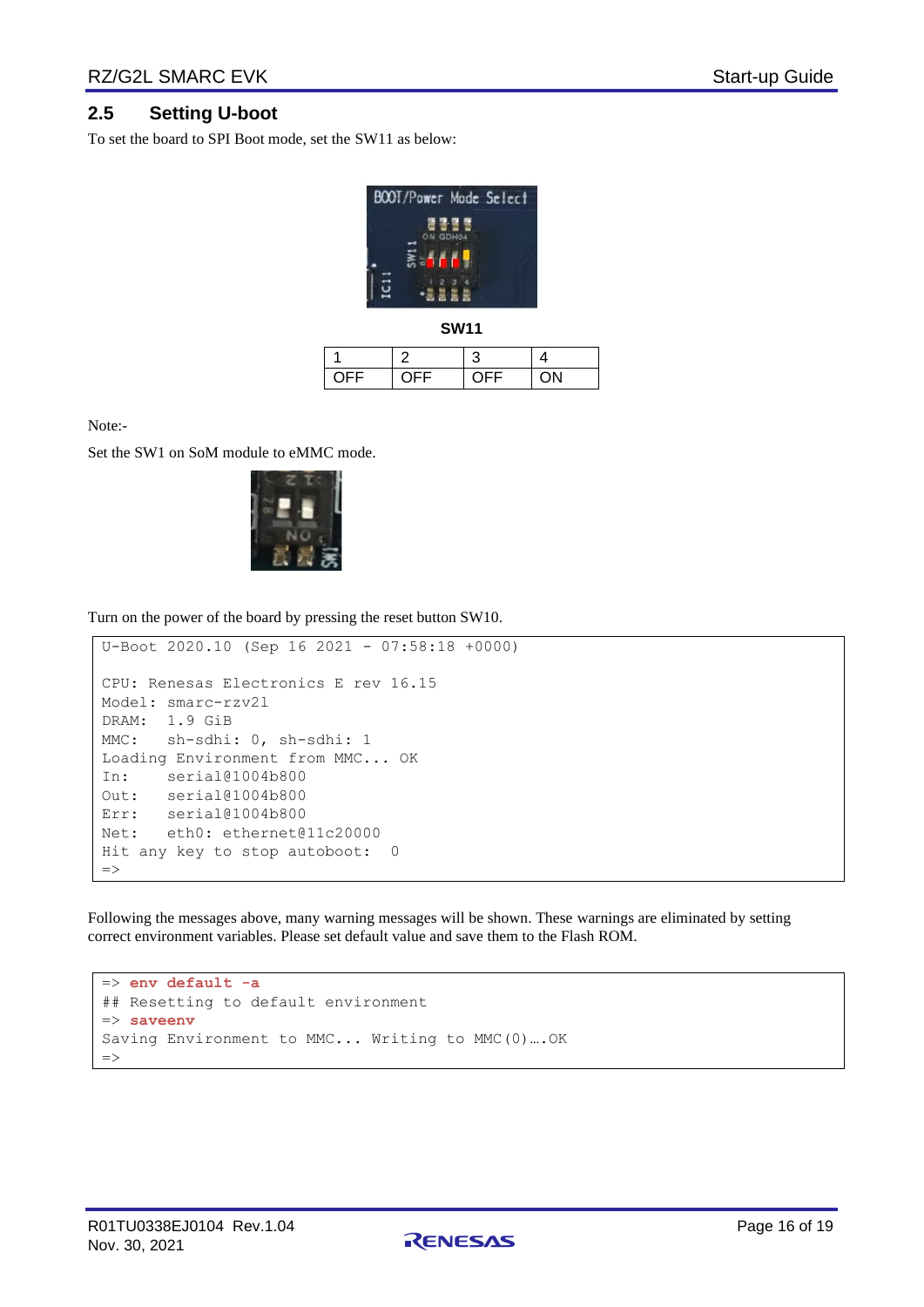### RZ/G2L SMARC EVK Start-up Guide

In case booting from micro SD card on SMARC carrier board, set environment variables using the commands below. The commands below are for the RZ/V2L board. Please replace the file names in "bootcmd" according to the Release Note when you use other boards.

```
=> setenv bootargs 'root=/dev/mmcblk1p2 rootwait'
=> setenv bootcmd 'mmc dev 1;fatload mmc 1:1 0x48080000 Image-smarc-rzv2l.bin;
fatload mmc 1:1 0x48000000 r9a07g054l2-smarc.dtb; booti 0x48080000 - 0x480000
00'
=> saveenv
Saving Environment to MMC... Writing to MMC(0)….OK
```
- Note) The setting above assumes the SD card has two partitions and stores data as below: **First partition:** formatted as FAT, includes Image-smarc-rzv2l.bin and r9a07g054l2-smarc.dtb **Second partition:** formatted as ext4, rootfs image is expanded
- Note) "saveenv" command on u-boot sometime fails. Workaround: Turn off/on or reset the board and retry the command again.

Now the board can bootup normally. Please turn off and on the power again to boot up the board.

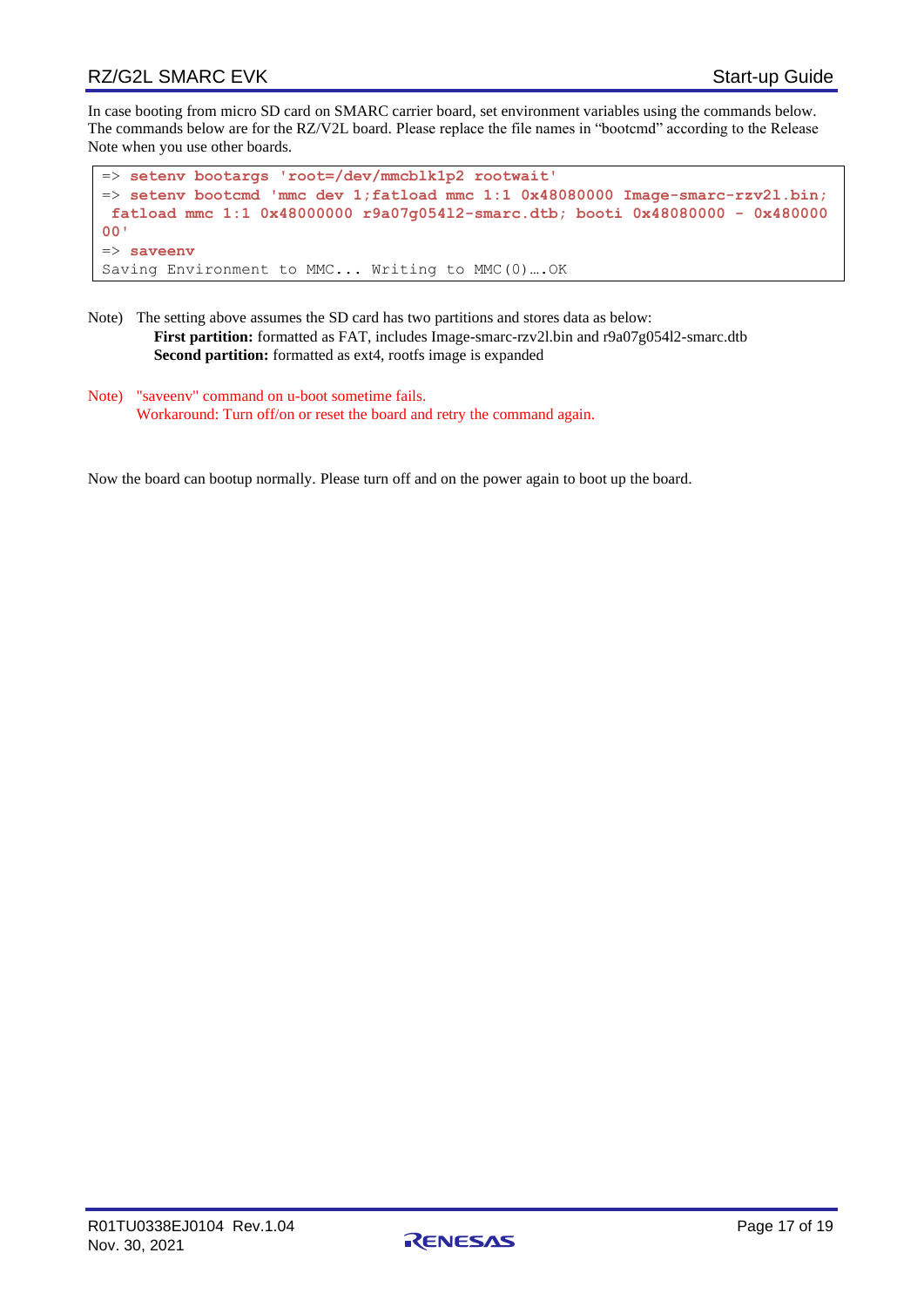#### **Website and Support**

Renesas Electronics Website <http://www.renesas.com/>

#### Inquiries

<http://www.renesas.com/contact/>

All trademarks and registered trademarks are the property of their respective owners.